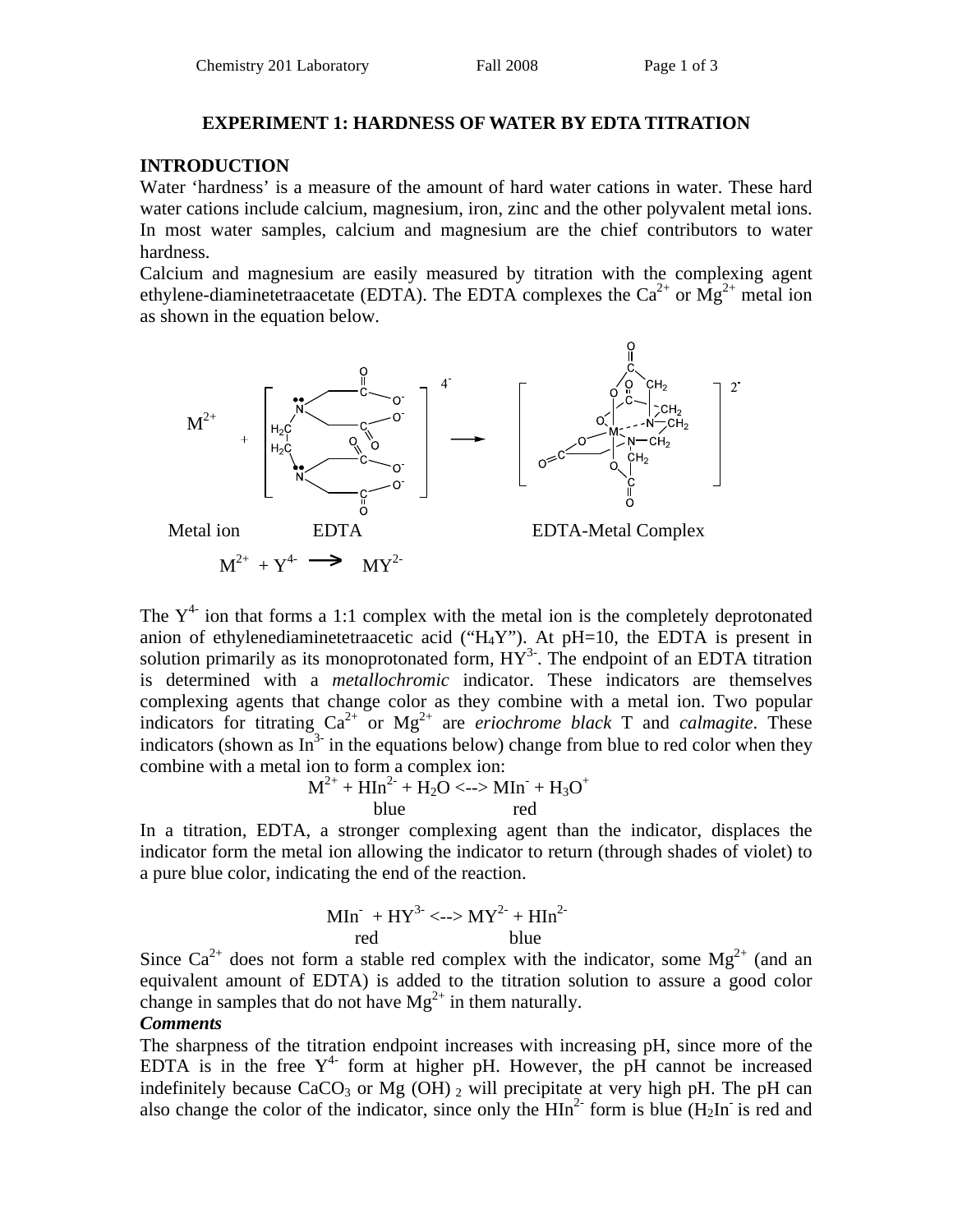In<sup>3-</sup> is orange).Some metal ions (commonly  $Fe^{3+}$  and  $Cu^{2+}$ ) interfere with the endpoint by causing fading or indistinct endpoints. This interference can be eliminated by adding appropriate inhibitors, one of which is the hydroxylamine hydrochloride added to the indicator solution in this procedure. The titrations are best done at room temperature. The chemical reactions causing the color changes become slow at low temperatures and the indicators may decompose at high temperature.

# **EXPERIMENTAL PROCEDURE**

In this experiment, an EDTA solution is prepared and standardized with standard calcium solution. The standardized EDTA is then used to analyze an unknown sample.

# **Standard Calcium Solution**

Accurately weigh 0.5 g of dried, pure  $CaCO<sub>3</sub>$  into a 250 mL beaker. Add approximately 25 mL of distilled  $H_2O$ , then add 1 mL of conc. HCl carefully (operate in hood!), cover with watchglass spaced with glass hooks until dissolved. Note: If CaCO<sub>3</sub> does not dissolve completely, add another 0.5 mL of conc. HCl (operate in hood!). Next, evaporate volume to about 2 mL maintaining watchglass on beaker to expel carbon dioxide. Rinse watchglass, transfer quantitatively into a 500 mL volumetric flask and make up volumetrically to 500 mL. Calculate the molarity of your standard calcium solution.

# **EDTA Solution Preparation**

Weigh out approximately 2 g of reagent grade disodium EDTA into a 250 mL beaker. Add 0.05 g magnesium chloride hexahydrate, three pellets of NaOH and add about 200 mL of distilled water to dissolve. The EDTA will dissolve slowly over a period of a half an hour. Magnesium chloride is added to enhance the sharpness of the endpoint (It forms a more stable complex with the indicator). Filter the EDTA solution into a 0.5 or 1 L bottle, then add approximately 250 mL of distilled water.

# **Titration Procedure**

# *Standardization Titration for EDTA*

Fill your burette with the EDTA solution. Pipet three 25 mL aliquots of standard calcium solution into 250 mL Erlenmeyer flasks, add 3 mL ammonium chloride buffer (pH 10) (operate in hood!) and 2-3 drops of Eriochrome Black T indicator solution. Titrate with EDTA from violet through wine-red to blue. It is recommended to experiment with a 5 mL aliquot to get an idea of the color and titre. The indicator color changes slowly, thus, the titrant must be added slowly near the endpoint with thorough stirring. Calculate the molarity of the EDTA. Now you have your EDTA solution standardized and your standard EDTA solution should be ~0.01 M.

# *Titration of Unknown Calcium Sample*

Prepare a clean beaker and ask your GA for 100 mL of unknown solution. Titrate with standard EDTA, 25 mL of unknown solution after addition of 3 mL ammonium chloride buffer (pH 10) (operate in hood!) and 2-3 drops of Eriochrome Black T indicator solution following the procedure above. Repeat this in triplicate. Express the concentration of calcium carbonate in the unknown sample in ppm.

**Additional notes**: It is recommended that you also do some preliminary steps for the nickel experiment (refer to nickel experiment for more details), especially if it is your next experiment. Ask for your nickel ore unknown and dry it to constant weight. As a second priority, clean the glass crucibles and dry them to constant weight.

**Informal report** Date submitted\_\_\_\_\_\_\_\_\_\_\_